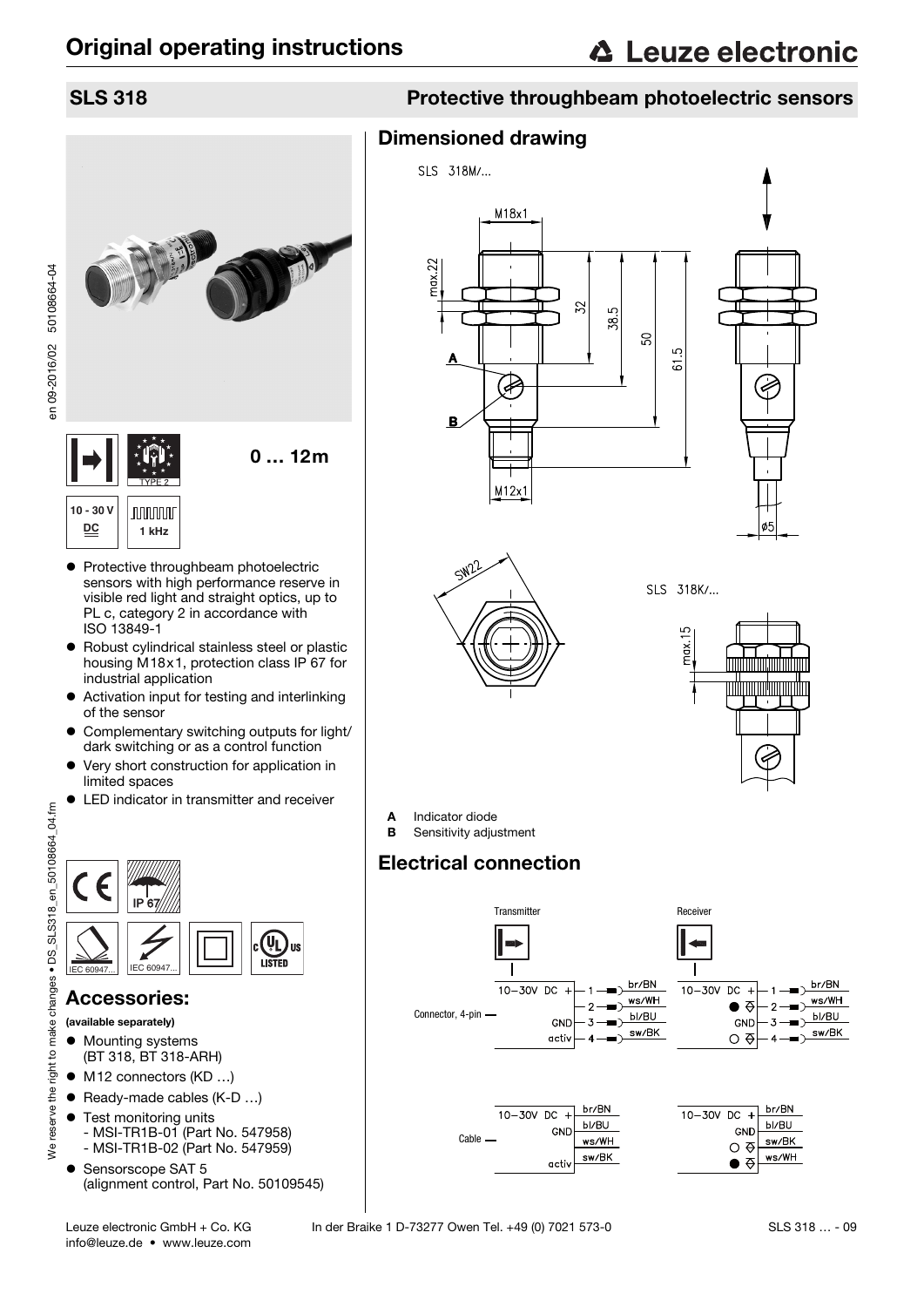# **∆ Leuze electronic**

Operating range [m] Typ. operating range limit [m]

Tables SLS 318…

## SLS 318

0  $10$  12

## **Specifications**

#### Safety-relevant data

Type in accordance with IEC/EN 61496 type 2 Performance Level (PL) in accordance with ISO 13849-1 1) PL c Category in accordance with ISO 13849<sup>1)</sup> cat. 2<br>Mean time to dangerous failure (MTTFd) 414 years Mean time to dangerous failure (MTTFd) 414 years<br>Service life (TM) 20 years Service life (TM)

#### Optical data

Typ. operating range limit <sup>2)</sup><br>Operating range <sup>3)</sup> Operating range <sup>3)</sup> 0 … 10m<br>Light source LED (modulated light) Wavelength 660nm

#### Timing

Switching frequency (sensor) 1000Hz Response time (sensor) 0.5ms  $\frac{1}{2}$  Delay before start-up  $\leq 30 \text{ ms}$ 

#### Electrical data

Operating voltage  $U_B$ <sup>4)</sup> Residual ripple  $\leq 10\%$  of U<sub>B</sub><br>Open-circuit current  $\leq 25\text{mA}$ Function light/dark switching Signal voltage high/low ≥ (UB-1.6V)/≤ 1.6V Output current<br>Sensitivity

#### Indicators

Transmitter<br>Red I FD **Receiver**<br>Red LED Red LED<br>
Red LED, flashing<br>
Red LED, flashing<br>  $\frac{1}{2}$  light path free

# **Mechanical data**<br>Housing

#### Environmental data

VDE safety class 6) Protection class<br>Light source<br>Standards applied Certifications Certifications UL 508, C22.2 No.14-13  $\frac{4}{7}$ 

#### **Options**

**Activation input** active<br>Transmitter active/not active Activation/disable delay  $\le 1 \text{ ms} \le 2 \text{ ms}$ <br>Input resistance  $10K\Omega \pm 10\%$ Input resistance

1) In combination with a suitable test monitoring unit, e.g. MSI-TR1B-0x<br>2) Typ. operating range limit: max. range without performance reserve 2) Typ. operating range limit: max. range without performance reserve

Operating range: recommended range with performance reserve

4) For UL applications: for use in class 2 circuits only<br>5) 1=transient protection. 2=polarity reversal protection

5) 1=transient protection, 2=polarity reversal protection, 3=short circuit protection for all outputs, 4=interference blanking 6) Rating voltage 250VAC / Overvoltage category II

7) These proximity switches shall be used with UL Listed Cable assemblies rated 30V, 0.5A min, in the field installation, or equivalent (categories: CYJV/CYJV7 or PVVA/PVVA7)

## Order quide <sup>1)</sup>

| <b>Selection table</b>    |                           | ΕÊ                                         | ΕÊ                                         | ΕÊ                                     | ΕÊ                                                    |
|---------------------------|---------------------------|--------------------------------------------|--------------------------------------------|----------------------------------------|-------------------------------------------------------|
| Order code $\rightarrow$  |                           | 318K/P-S12<br>No. 50083116<br>No. 50083117 | 318M/P-S12<br>No. 50082199<br>No. 50082200 | 318K/P<br>No. 50083132<br>No. 50083133 | <b>IM/P</b><br>50083135<br>50083136<br><u>នក្ខក្ខ</u> |
| Equipment $\blacklozenge$ |                           | <b>35 Ferre</b>                            | <b>3555</b>                                | <b>35</b> Fat                          | <b>35</b> Fat                                         |
| Housing                   | Plastic                   | ●                                          |                                            |                                        |                                                       |
|                           | Stainless steel           |                                            |                                            |                                        | $\bullet$                                             |
| Connection                | M <sub>12</sub> connector | $\bullet$                                  |                                            |                                        |                                                       |
|                           | Cable                     |                                            |                                            | $\bullet$                              | $\bullet$                                             |
| Switching output          | <b>PNP</b>                | ●                                          |                                            | ●                                      |                                                       |
|                           | <b>NPN</b>                |                                            |                                            |                                        |                                                       |

0 … 12m

10 ... 30VDC<br>≤ 10% of U<sub>B</sub><br>≤ 25mA Switching output 2 transistor outputs, complementary adjustable

transmitter active

light path free, no performance reserve

Housing polyamide 12 or stainless steel<br>Optics cover<br>Weight 90g (cable), 20g (M12) Optics cover polyamide 12 Weight 90g (cable), 20g (M12) Connection type M12 connector, 4-pin cable 2m, 4x0.25mm²

Ambient temp. (operation/storage) -25°C … +65°C/-40°C … +70°C Protective circuit 5)  $-25^{\circ}$ C ...  $+65^{\circ}$ C/-40 $^{\circ}$ C ...  $+70^{\circ}$ C<br>1, 2, 3, 4 II, all-insulated<br>IP 67 Light source free group (in accordance with EN 62471) Standards applied IEC 60947-5-2

 $≥ 8V/≤ 1.5V$  or not connected<br> ≤ 1 ms/≤ 2 ms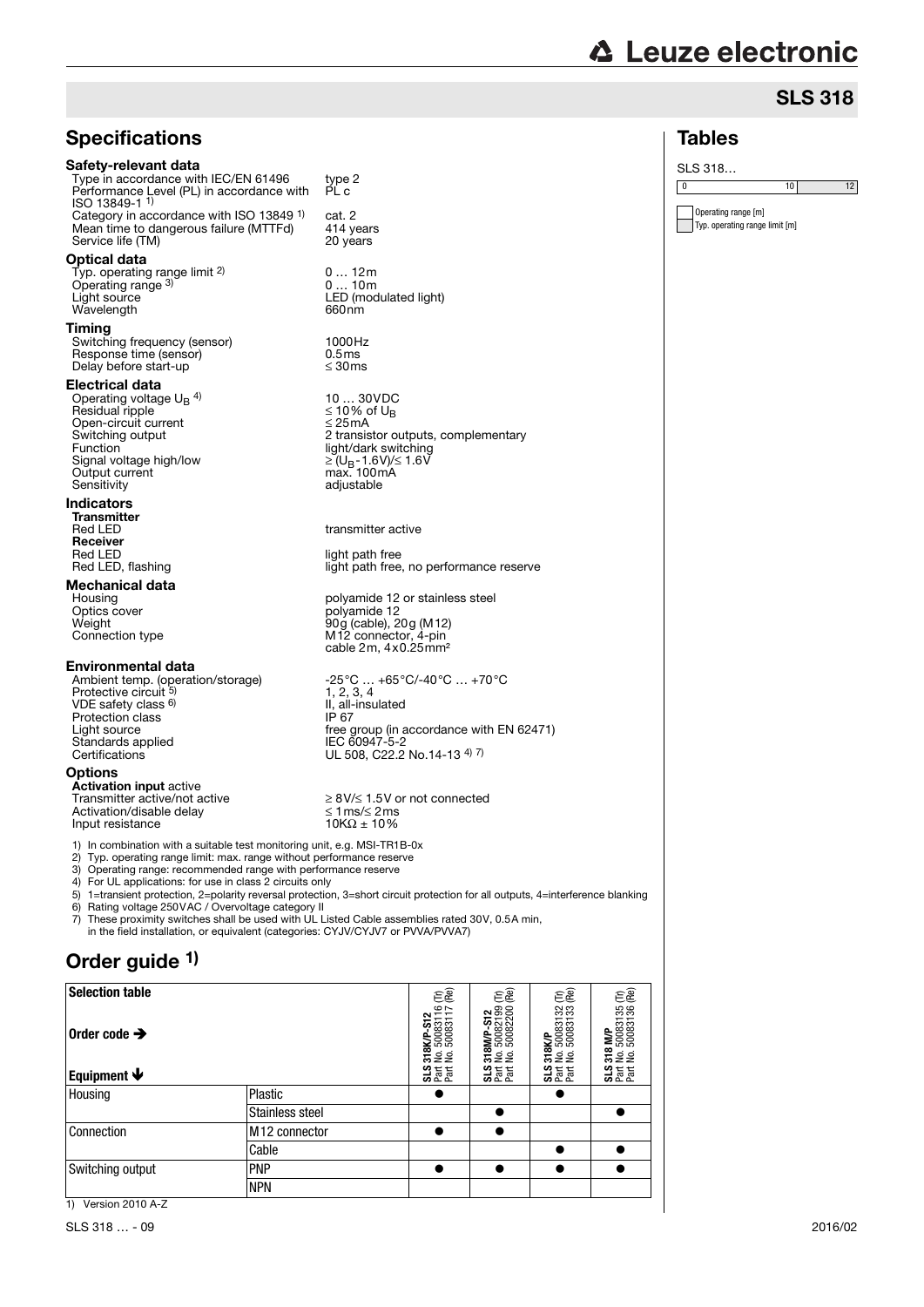## SLS 318 Protective throughbeam photoelectric sensors

## Safety notices

Before using the safety sensor, a risk evaluation must be performed according to valid standards. For mounting, operation and tests, this document as well as all applicable national and international standards and regulations must be observed, printed out and handed to the affected personnel.

Before working with the safety sensor, completely read and observe the documents applicable to your task.

In particular, the following national and international legal regulations apply for the commissioning, technical inspections and work with safety sensors:

- Machinery directive 2006/42/EC
- Use of Work Equipment Directive
- Accident-prevention regulations and safety rules
- Other relevant standards
- Standards, e.g. ISO 13855

#### Symbols

#### **Attention!**

Warning sign – This symbol indicates possible dangers. Please pay especially close attention to these instructions!





This symbol identifies the transmitter. This symbol identifies the receiver.

#### Safety sensor area of application

The protective throughbeam photoelectric sensor is an active optoelectronic protective device only in connection with a safetyrelevant control system, in which the cyclical testing of transmitter and receiver is carried out in accordance with EN 61496-1, up to category 2 and PL c in accordance with EN ISO 13849-1.



#### **Attention!**

- $\bullet$  The safety sensor protects persons at access points or at points of operation of machines and plants.
- The safety sensor only detects persons upon entry to the danger area; it does not detect persons who are located within the danger area. For this reason, a start-up/restart interlock is mandatory.
- No protective function without adequate safety distance.
- The power supply unit used to operate the photoelectric sensor has to be able to compensate for changes and interruptions of the supply voltage acc. to EN 61496-1.
- Also observe the safety notices in the documentation of the connected test device!
- Additional measures must be taken to ensure that the AOPD does not experience a dangerous failure due to glare from other light sources.

#### Proper use

The safety sensor must only be used after it has been selected in accordance with the respectively valid instructions and relevant standards, rules and regulations regarding occupational safety and safety at work, and after it has been installed on the machine, connected, commissioned, and checked by a competent person.

#### Foreseeable misuse

Any use other than that defined under the "Proper use" or which goes beyond that use is considered improper use. The user must ensure that no optical influence on the AOPD occurs through other forms of light beams, e.g. through

- wireless control devices on cranes,
- radiation from welding sparks,
- stroboscopic lights.

#### Competent personnel

Prerequisites for competent personnel:

- He has a suitable technical education.
- He knows the instructions for the safety sensor and the machine.
- He has been instructed by the responsible person on the mounting and operation of the machine and of the safety sensor.

#### Responsibility for safety

Manufacturer and operator must ensure that the machine and implemented safety sensor function properly and that all affected persons are adequately informed and trained.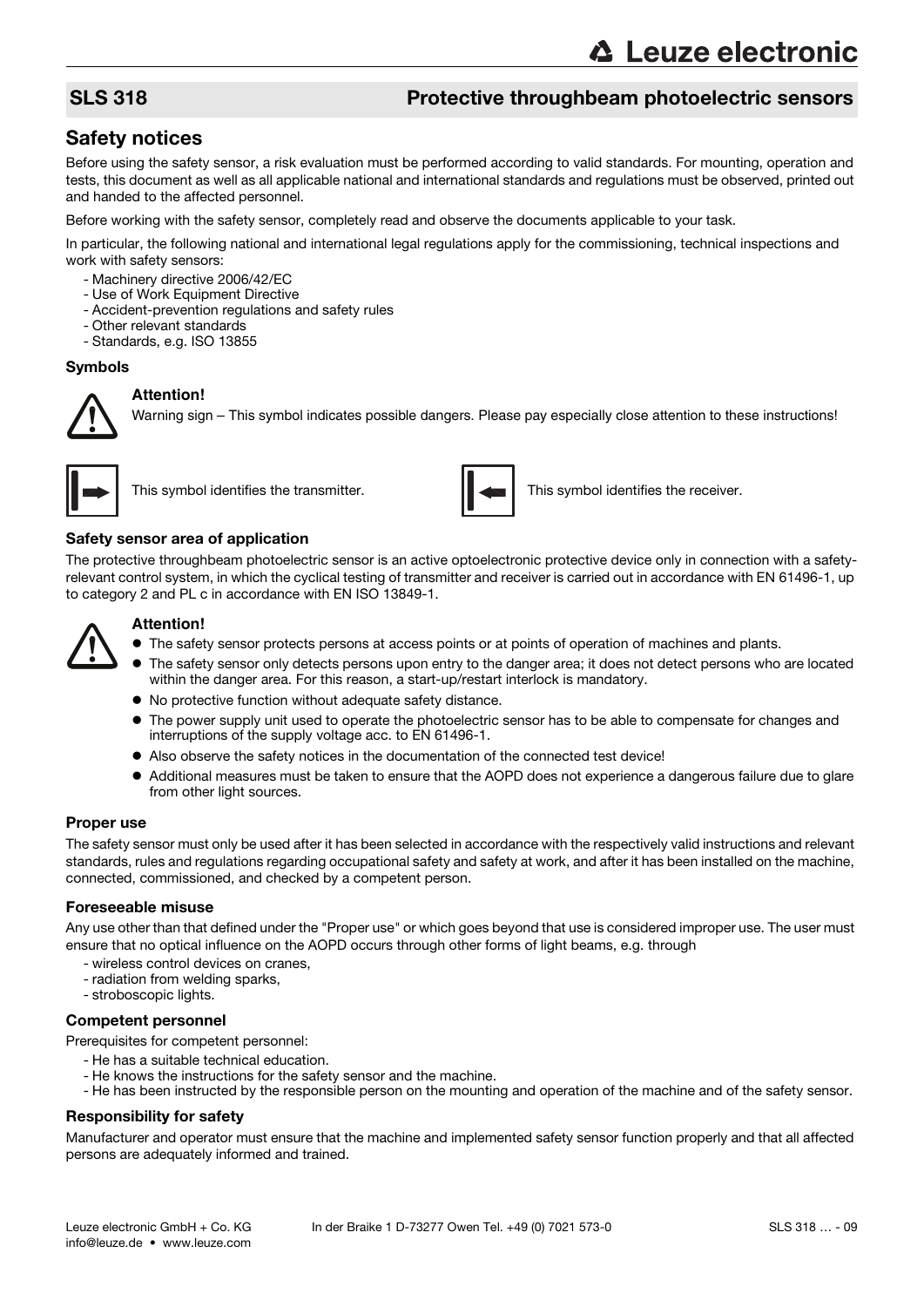## SLS 318

The **manufacturer** of the machine is responsible for:

- Safe implementation of the safety sensor.
- Imparting all relevant information to the operator.
- Adhering to all regulations and directives for the safe commissioning of the machine.

The **operator** of the machine is responsible for:

- Instructing the operating personnel.
- Maintaining the safe operation of the machine.
- Adhering to all regulations and directives for occupational safety and safety at work.
- Regular testing by competent personnel.

## Safety distances



#### **Attention!**

The protective throughbeam photoelectric sensor must be installed with the correctly calculated safety distance as well as suitable beam distances from a potentially dangerous motion: if an interruption of the light beam occurs, the danger area may only be reached once the machine has already come to a dead stop.



- 
- **b** Receiver<br>**c** Deflection mirror



| Beam distances in accordance with ISO 13855 |                                                   |                               |  |  |  |
|---------------------------------------------|---------------------------------------------------|-------------------------------|--|--|--|
| Number of<br>beams                          | Heights above reference plane,<br>e.g. floor [mm] | Additional distance C<br>[mm] |  |  |  |
|                                             | 750                                               | 1200                          |  |  |  |
|                                             | 400, 900                                          | 850                           |  |  |  |
| 3                                           | 300, 700, 1100                                    | 850                           |  |  |  |
|                                             | 300, 600, 900, 1200                               | 850                           |  |  |  |

The safety distance S between photoelectric sensor and danger area is calculated using the following formula (ISO 13855):

#### $S = (K \cdot T) + C$

- S: Safety distance [mm] between photoelectric sensor and danger area.
- K: Approach speed (constant =  $1600$  mm/s).
- T: Time delay [s] between interruption of the light beam and stand-still of the machine.
- C: Safety constant (additional distance) = 850mm or 1200mm, see table above.

## Multi-axle installation

With multi-axle installation the light beams have to run parallel to the reference plane (e.g. floor) and must be aligned mutually parallel.

For this the beam direction must be set oppositely in each case. Otherwise the light beams could cause mutual interference and disturb proper functioning.



- a Transmitter
- **b** Receiver

## Distance to reflecting surfaces

When mounting, a sufficiently large distance from the optical axis to reflecting surfaces must be selected.



- a Distance to the reflecting surface
- **b** Protected field width
- c Reflecting surface
- d Transmitter
- e Receiver
- f Object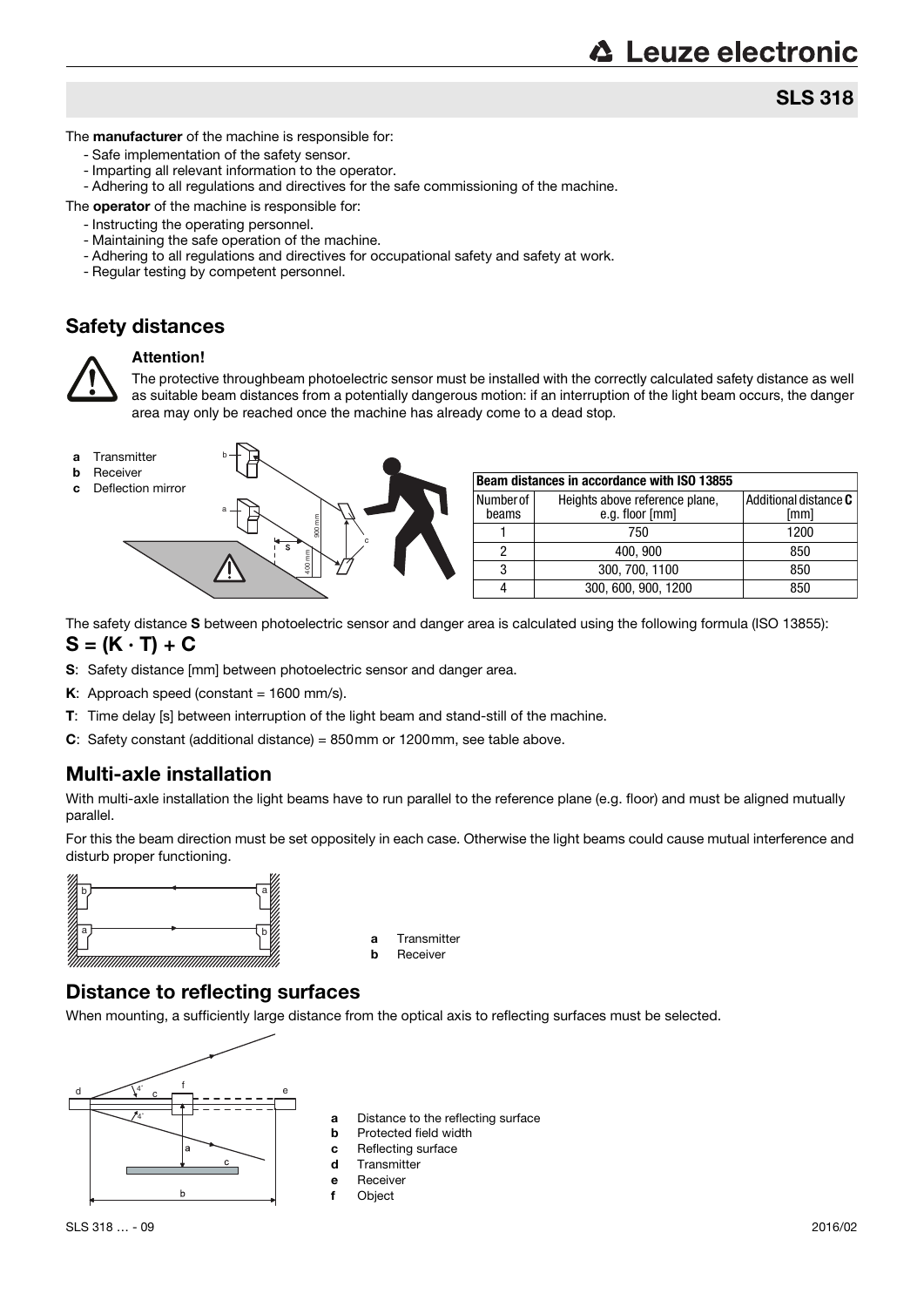## SLS 318 Protective throughbeam photoelectric sensors

## **Commissioning**

#### Alignment of the sensors

- $\bullet$  Mount photoelectric sensors with corresponding fixing brackets from Leuze electronic.
- Apply operating voltage to transmitter and receiver and activate transmitter via activation input (see "Electrical connection").
- Red LED on transmitter illuminates.
- Align light spot on receiver.
- Set range: Turn potentiometer to the right until the red LED illuminates.

Receiver LED blinks red: Light path free, but no performance reserve; clean and readjust photoelectric sensor, or check operating conditions.

#### Safety notices for test function

- 1.To perform testing correctly the activation input of the SLS 318 transmitter must be connected to a test monitoring unit.
- 2.The test duration during access protection must not exceed 150ms.
- 3.Subsequent to sensor activation the output switching elements of the test monitoring unit must remain in the 'off' state for at least 80ms so that the downstream equipment can be switched off safely when the photoelectric sensor is used for access protection.
- 4.In order to comply with points 2 and 3, the use of Leuze electronic test monitoring units (MSI-TR1B-01, MSI-TR1B-02) is recommended.

### **Check**

The checks should ensure that the Optoelectronic Protective Devices have been used acc. to the national/international regulations, in particular in accordance with the machine and work-equipment directive.

#### Check before initial commissioning

- Observe the nationally and internationally valid regulations.
- Is the required safety distance (protective field of the safety sensor to the next point of operation) maintained?
- Is the safety sensor effective during the entire dangerous movement and in all adjustable operating modes of the machine?
- It must not be possible to climb over, climb under or circumvent the light path.
- Ensure that the sensor only detects persons upon entry to the danger area and does not detect whether persons are located within the danger area.
- Is a start-up/restart interlock present?
- Before they begin work, have a competent person train the operating personnel in their respective tasks.

#### Regular testing by competent personnel

The reliable interaction of safety sensor and machine must be periodically tested in order to detect changes to the machine or impermissible tampering with the safety sensor.

- Have all tests performed by competent personnel.
- Observe the nationally and internationally applicable regulations and the time periods specified therein.

#### Daily check of the effectiveness of the safety sensor

It is extremely important to examine the effectiveness of the protective field daily so that it is ensured that e.g even with adjustments to e.g. parameters, the protective function is active at all points.

Interrupt the light beam between the transmitter and receiver (test rod Ø 14mm)

- in front of the transmitter.
- in the middle between the transmitter and receiver.
- in front of and behind the deflection mirror.

It must not be possible to initiate the dangerous state during beam interruption.

## Disposal

For disposal observe the applicable national regulations regarding electronic components.